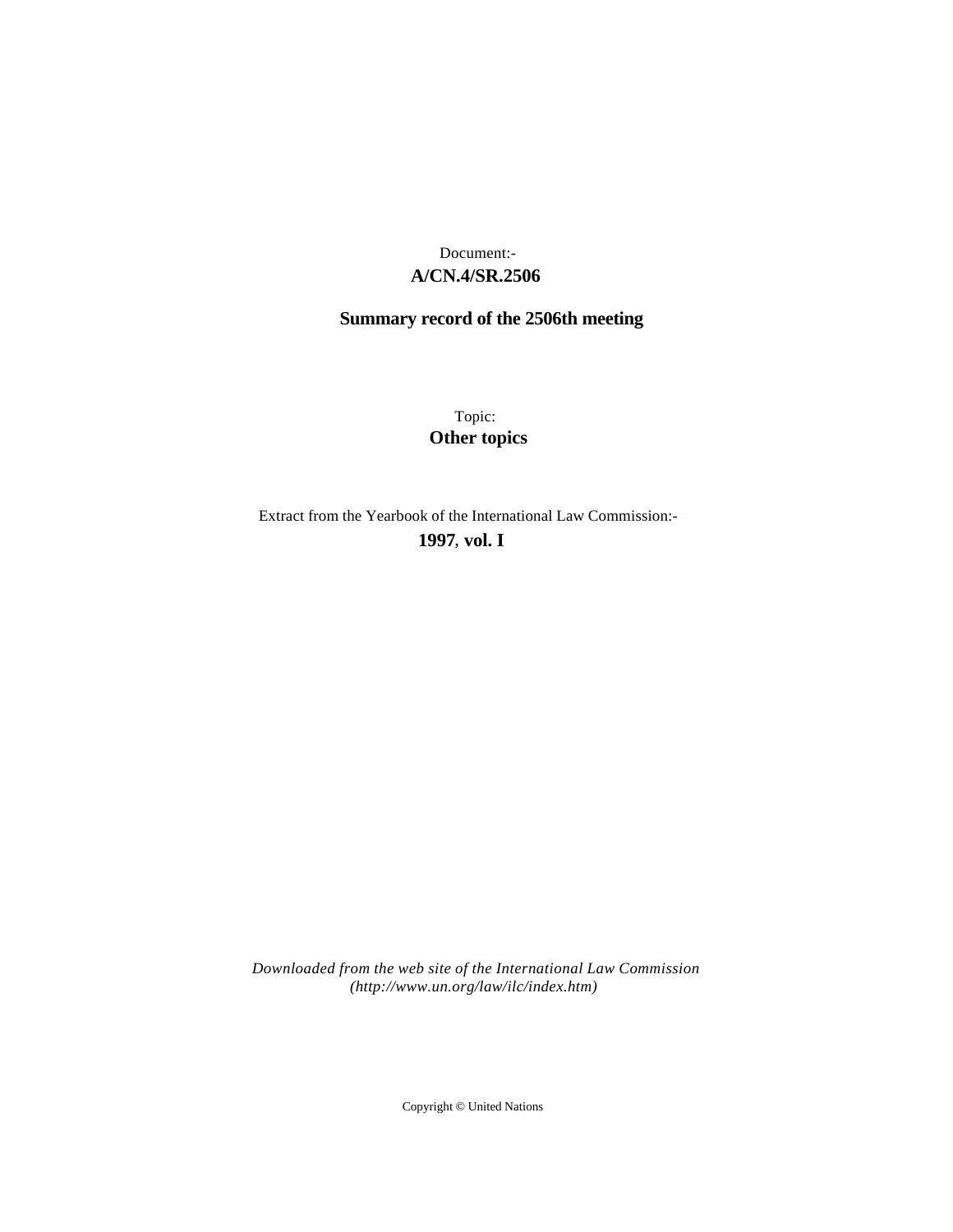and was therefore in danger of not acquiring the nationality of any successor State.

78. Mr. SIMMA said that he was currently convinced of the advisability of retaining article 23, paragraph 2.

Mr. GOCO said that he had no objections to the substance of the text, but wondered whether, generally speaking, the Commission should not consider the possibility of curtailing the practice of cross-references, which often caused confusion. Moreover, since the right of option had been defined as having two aspects, one positive and the other negative, he asked the Chairman of the Drafting Committee to explain how article 23, paragraph 2, tied in with the right to opt out and, in particular, with article 7, paragraph 2.

80. Mr. Sreenivasa RAO (Chairman of the Drafting Committee) explained that, from the technical point of view, cross-referencing was designed to guarantee respect for the basic objectives of the draft. There were too many cross-references, but that was inevitable on first reading. If, when drafting specific provisions such as those in Part II, the Commission refrained from referring to the draft's basic objectives, there was a risk that the provisions it adopted might result in statelessness, multiple nationality or a nationality being imposed on persons against their will. In the particular case of articles 22 and 23, the objective was to ensure that the persons concerned obtained the nationality of one of the successor States. However, if one such person was habitually resident abroad and did not wish to be a national of one of the successor States, the nationality of that State could not be automatically imposed on that person. That had to be spelled out so that one of the basic objectives of the text would not be meaningless. Cross-references were thus a necessity at the current stage, but, on second reading, the Commission could look into better ways of achieving the desired end.

81. The CHAIRMAN said that, if he heard no objection, he would take it that the Commission wished to adopt article 23 with the amendment to paragraph 1.

*Article 23, as amended, was adopted.*

*The meeting rose at 1.05 p.m.*

### **2506th MEETING**

*Friday, 4 July 1997, at 3.05p.m.*

*Chairman:* Mr. Alain PELLET

*Present:* Mr. Addo, Mr. Al-Baharna, Mr. Al-Khasawneh, Mr. Baena Soares, Mr. Bennouna, Mr. Candioti, Mr. Crawford, Mr. Economides, Mr. Ferrari Bravo, Mr. Galicki, Mr. Goco, Mr. Hafner, Mr. He, Mr. Kabatsi, Mr. Kateka, Mr. Lukashuk, Mr. Melescanu, Mr. Mikulka, Mr. Opertti Badan, Mr. Pambou-Tchivounda, Mr. Sreenivasa Rao, Mr. Rodriguez Cedeno, Mr. Rosenstock, Mr. Simma, Mr. Thiam.

#### **Closure of the International Law Seminar**

1. The CHAIRMAN invited Mr. von Blumenthal, Director of the Seminar, to address the Commission on the occasion of the closing ceremony of the thirty-third session of the International Law Seminar.

2. Mr. von BLUMENTHAL (Director of the International Law Seminar) expressed gratitude to all those who had helped to make the Seminar a meaningful event. He said that special thanks must go to the Governments which had donated the necessary funds without which it would not have been possible to ensure equitable geographical distribution among the participants, and also, of course, to the Chairman and members of the Commission, the experts from international organizations who had given lectures and the many members of the secretariat who had lent their support in various ways.

3. At a time of financial crisis, when the work and mandates of many United Nations bodies were being questioned, the International Law Seminar could not escape scrutiny of its objectives, methods and value. Constructive criticism and suggestions by Commission members as well as by participants in the Seminar were both necessary and welcome. Within tight financial and material limits, the active involvement of members of the Commission remained vital. For 33 years, the Seminar had provided a unique opportunity to successive generations of young lawyers from all regions and legal systems to acquaint themselves with the techniques of codification of vital topics of international law. Many previous participants had since taken up important positions in government and international relations, and some had become members of the Commission. He hoped that the participants in the thirty-third International Law Seminar would also go on to perform important functions and trusted that the three weeks of intensive exposure to the work of the Commission would remain a lasting source of inspiration to them in their commitment to bridging differences and conflicts through the unifying force of law and dialogue. In conclusion, he wished the participants every success in their future endeavours.

4. Ms. DOUKOURE, speaking on behalf of the participants in the International Law Seminar, thanked the Chairman and members of the Commission, the Director of the International Law Seminar and all members of the secretariat who had contributed to the successful holding of the Seminar. Attending the Commission's plenary meetings had given participants a better insight into problems in the codification and progressive development of international law as well as into the Commission's working methods. The lectures given by members of the Com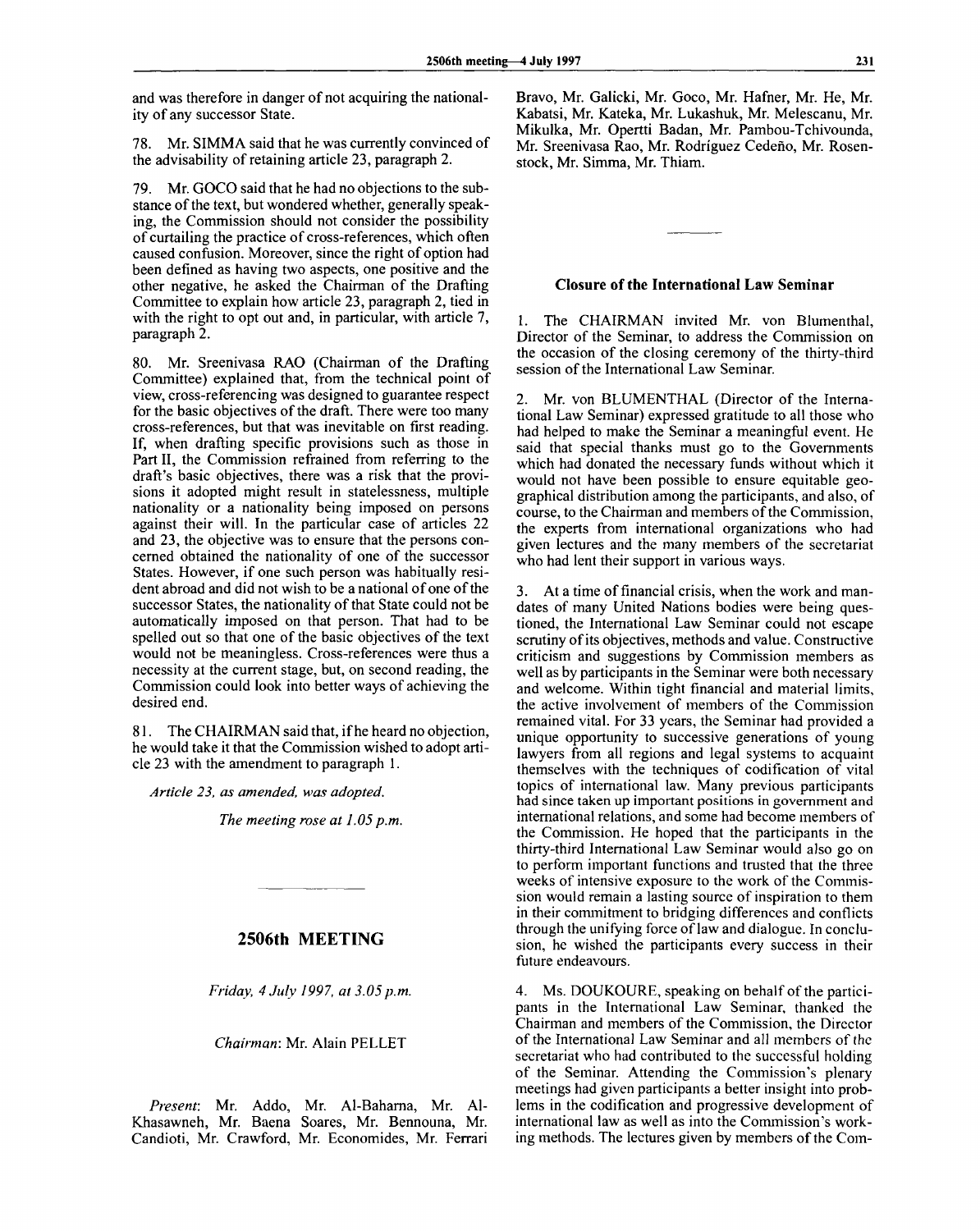mission and officials of United Nations specialized agencies had provided enriching opportunities for exchanges of views among lawyers from different cultures and legal systems. The participants had greatly appreciated the variety and topicality of the subjects covered by the lectures and, in particular, the opportunity to ask questions on topics currently under consideration by the Commission. They would have wished, however, to be allowed a closer view of the working methods of the Drafting Committee, the veritable linchpin of the Commission's work. In conclusion, she again thanked all concerned and emphasized the value of the instruction so generously dispensed to the participants, as well as the many human ties they had been able to establish.

5. The CHAIRMAN said he joined in the good wishes addressed to the participants by the Director of the International Law Seminar and thanked the participants for their courtesy and the lively interest they had shown in the Commission's work. With reference to the point just raised by their spokeswoman, while he appreciated the wish to gain a better insight into the work of the Drafting Committee, he felt that all persons other than Drafting Committee members should continue to be excluded from the Committee's meetings, complete privacy being, in his view, essential to the efficacy of the Committee's work.

*The Chairman presented participants with certificates attesting to their participation in the thirty-third session of the International Law Seminar.*

6. The CHAIRMAN invited International Law Seminar participants and members of the Commission to proceed to an informal exchange of questions and answers.

7. Mr. KABATSI and Mr. SIMMA said that they sympathized with the Seminar participants in their wish to attend meetings of the Drafting Committee and saw no reason why the presence of distinguished young professionals should disturb the Committee's work.

8. Mr. ROSENSTOCK said that he basically agreed with the Chairman, but would have no objection if Seminar participants were admitted to one Drafting Committee meeting during each session.

9. Mr. CANDIOTI said that, as a member of the Commission who had previously participated in an International Law Seminar, he thought that access to some meetings of the Drafting Committee and the working groups could prove very useful to young lawyers. He suggested that, in future, participants might be asked during the Seminar to engage in some research on topics related to the work of the Commission.

10. The CHAIRMAN recalled that at an earlier Seminar the participants had, on the initiative of the then Chairman, Mr. Tomuschat, set up four working groups, each of which had produced a paper on some aspect of the work of the Seminar.<sup>1</sup> He was not sure why the practice had been discontinued and hoped it would be revived next year.

11. Mr. BENNOUNA urged participants in the Seminar to put forward their ideas on topics for the Commission's future work.

12. Mr. KATEKA said he supported the suggestion by one participant that the Commission should take up the topics of corruption and extraterritorial application of national legislation. The comment that members of the Commission were sometimes encumbered by their personal background or national affiliation was true.

13. Mr. OPERTTI BADAN said the international community clearly needed to provide for some kind of solution to the problem of corruption. So far, the only legal system that had offered a formal response was the inter-American one, with the signing of the Inter-American Convention against Corruption, which set out a number of extremely important categories, such as influence-peddling and unjust enrichment. Usually, corruption did not touch one State alone, but relied on mechanisms for hiding funds in a number of countries. The Commission should make a formal decision to take up the topic and thereby show that it was capable of responding to concerns of great importance in the modern world.

14. Mr. ROSENSTOCK said the topic of corruption represented an interesting possibility for the Commission's future work, but the initiative for considering it should come from comments by representatives of Governments in the Sixth Committee, rather than from the Commission itself. Governments were unlikely to be interested in the views of international legal experts on extraterritorial jurisdiction, because it was not an issue in which technical legal issues were paramount: economic and political issues predominated.

15. Mr. LUKASHUK said it was interesting that a number of the topics for the Commission's future work suggested by Seminar participants coincided with those on the Commission's long-term programme of work, such as corruption, international terrorism, extradition and extraterritorial application of criminal law. The participants were people of some experience and it might be useful to mobilize their experience to deal with the problems with which the Commission itself was grappling. The Seminar should operate, not on the basis of lectures alone, but also through small working groups on particular subjects.

16. Mr. CRAWFORD said he agreed with Mr. Rosenstock's comments on extraterritorial jurisdiction. Corruption was a social problem with diverse legal ramifications and it would be useful for the Commission to have some incentive from representatives of Governments in the Sixth Committee. Clearly, something more than a regional approach was required, since the fruits of corruption tended to end up in regions other than those in which the corruption had occurred.

17. The CHAIRMAN observed that, although members of the Commission were independent experts, they were at the service of the international community with a view to fostering the codification and progressive development of international law. They would not be properly performing their mission if they were to take up a topic that Governments were not prepared to see progress on. That was true with extraterritoriality, and he agreed with Mr. Rosenstock's comments on that point.

<sup>1</sup> See *Yearbook . . . 1992,* vol. II (Part Two), p. 56, document A/47/ 10, para. 386.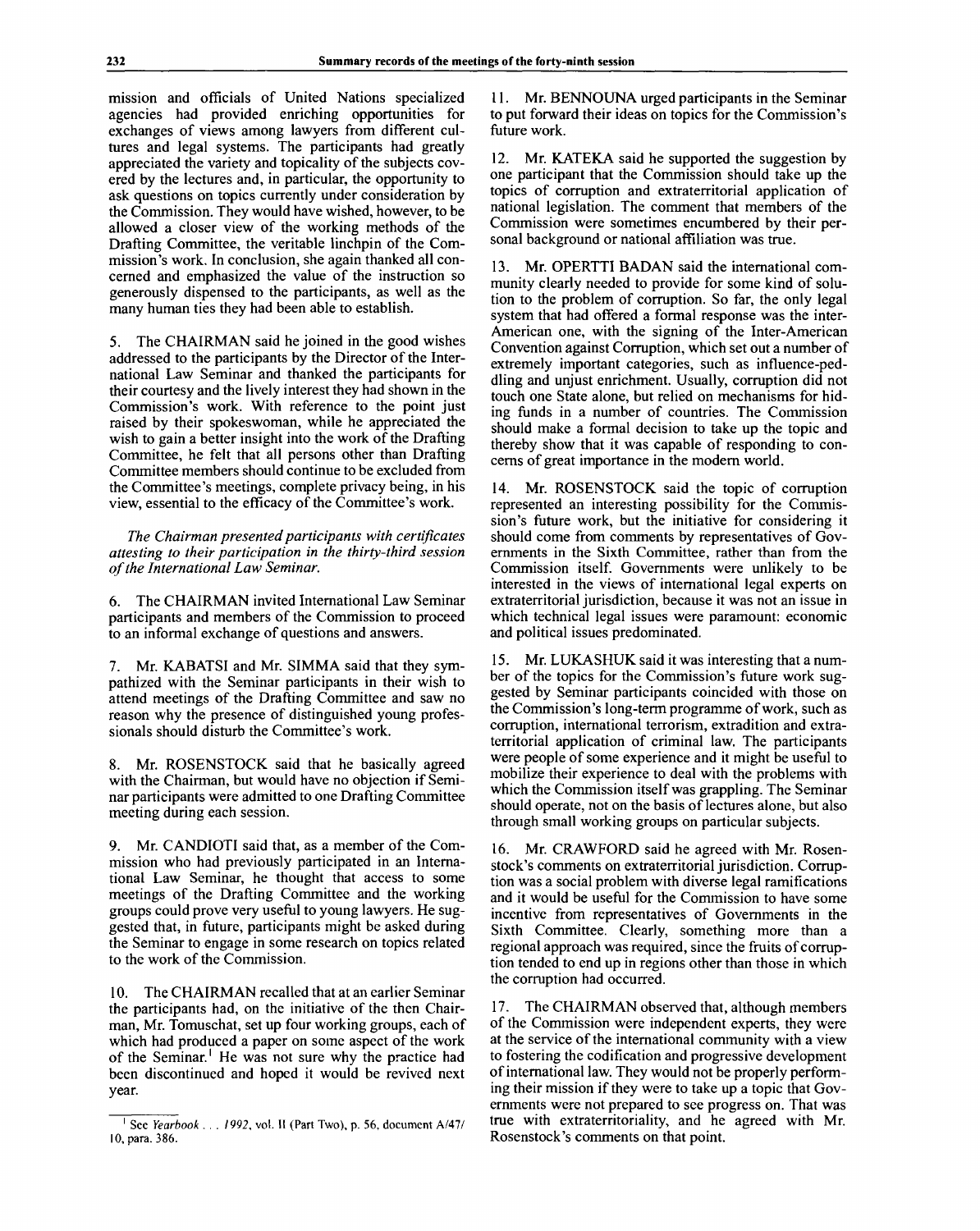18. In response to a question as to whether the Commission envisaged a revision of the Vienna Convention on Diplomatic Relations in the light of the growing tendency towards lack of respect for diplomatic immunity, he pointed out that at its forty-third session in 1991 the Commission had adopted a set of draft articles on jurisdictional immunity of States and their property.<sup>2</sup> The General Assembly was scheduled to respond, at its fifty-third session in 1998, to the submission of the draft, for the purposes of adopting a convention.

19. Mr. BENNOUNA added that in a situation of growing disregard for diplomatic immunity, very little good could be achieved, and some damage might be done, if the Commission were to revise or supplement existing rules. Moreover, the Commission had at one time taken up the issue of the immunity of international organizations, but had not proceeded further with the matter.

20. Mr. ECONOMIDES said the real problem in connection with diplomatic immunity was the attitude taken by States. When a diplomat committed a crime, the State of which he or she was a national should of its own volition renounce the absolute diplomatic immunity it was allowed under the Vienna Convention on Diplomatic Relations. It was shocking that States did not do so, and he believed it was above all the moral stance of countries that needed to evolve.

21. Mr. THIAM, replying to a question concerning feedback from Governments, said that, although the Commission had repeatedly invited comments from Governments on the topics under discussion, there was usually very little response. African States attributed their failure to respond to a lack of technical resources in the legal departments of Ministries of Foreign Affairs.

22. Mr. LUKASHUK said that the influence of African States on the process of codification and development of international law was an important issue which should be addressed by regional organizations such as OAU and the League of Arab States.

23. Mr. Sreenivasa RAO said that Governments' views were expressed not only in the form of written comments but also in their statements to the Sixth Committee. Some Governments were reluctant to express their views on work in progress, since that would leave them with less scope to comment on the final product. On the practical side, difficulties included few staff resources and the need to consult a number of different government departments and coordinate their views.

24. Mr. MIKULKA said that manpower and financial problems were no excuse for failing to provide the Commission with extracts from national legislation, for example on nationality in relation to State succession. That could only be described as negligence on the part of the Member States concerned.

25. The CHAIRMAN said that, as Special Rapporteur on the topic of reservations to treaties, he had been very gratified to receive replies to his questionnaire from 30 out of 185 Member States, which was apparently a record for the Commission.

26. Mr. LUKASHUK, replying to a question about the relationship between national and international law, said that a topic which featured on the Commission's longterm agenda was the preparation of model legislation which could be used by individual States when they were unsure how to address particular contemporary issues.

27. Mr. ECONOMIDES said that the Venice Commission, a Council of Europe body, had undertaken a systematic comparative study of international and internal law, focusing on general principles, customs and judicial decisions, in order to establish how international law was applied within States. The study contained recommendations to the member States of the Council of Europe.

28. Mr. MELESCANU said some countries had arranged for the automatic incorporation of international human rights treaties in domestic law. For example, under article 20, paragraph 2, of the Constitution of Romania, the provisions of human rights treaties ratified by Romania could be invoked in domestic courts and prevailed over internal law in the event of a conflict between the two.

29. The CHAIRMAN said that the same was true of the French system of constitutional monism established in 1946 and developed in 1958.

30. Mr. LUKASHUK said that the Russian Constitution had opted for a radical solution to the problem, stipulating that generally accepted human rights principles and standards ranked higher than the Constitution.

### **Visit by the Secretary-General**

31. The CHAIRMAN said that the Commission was particularly honoured to welcome the Secretary-General, whose presence denoted his interest in the cause of international law and its progressive development and codification. His visit also had symbolic status on the eve of the Commission's fiftieth anniversary.

32. The members of the Commission and of the International Law Seminar had been joined for the occasion by the President and members of the United Nations Administrative Tribunal, members of the United Nations Compensation Commission and representatives of diplomatic missions accredited to Geneva.

33. Mr. ANNAN (Secretary-General) said he regretted that a busy schedule in Geneva prevented him from spending more time with the Commission, as international law was a subject to which he attached the greatest importance.

34. He congratulated the Commission, as it prepared to celebrate its fiftieth anniversary, on its great achievements in the codification and progressive development of international law. The United Nations remained guided in its major reform efforts by the Commission's common heritage and commitment to the principles and purposes on which the Organization was founded. That foundation was the law, and also the idea that the conduct of States and the relations between them should be governed by one law that was equally applicable to all.

35. Mankind was living through a remarkable period in the advancement of international law. Great strides had been made in refining its writ, expanding its reach and enforcing its mandate. The challenges of the future in areas such as narcotics, disease, crime and international

<sup>2</sup>  *Yearbook . . . 1991,* vol. II (Part Two), p. 13, para. 28.